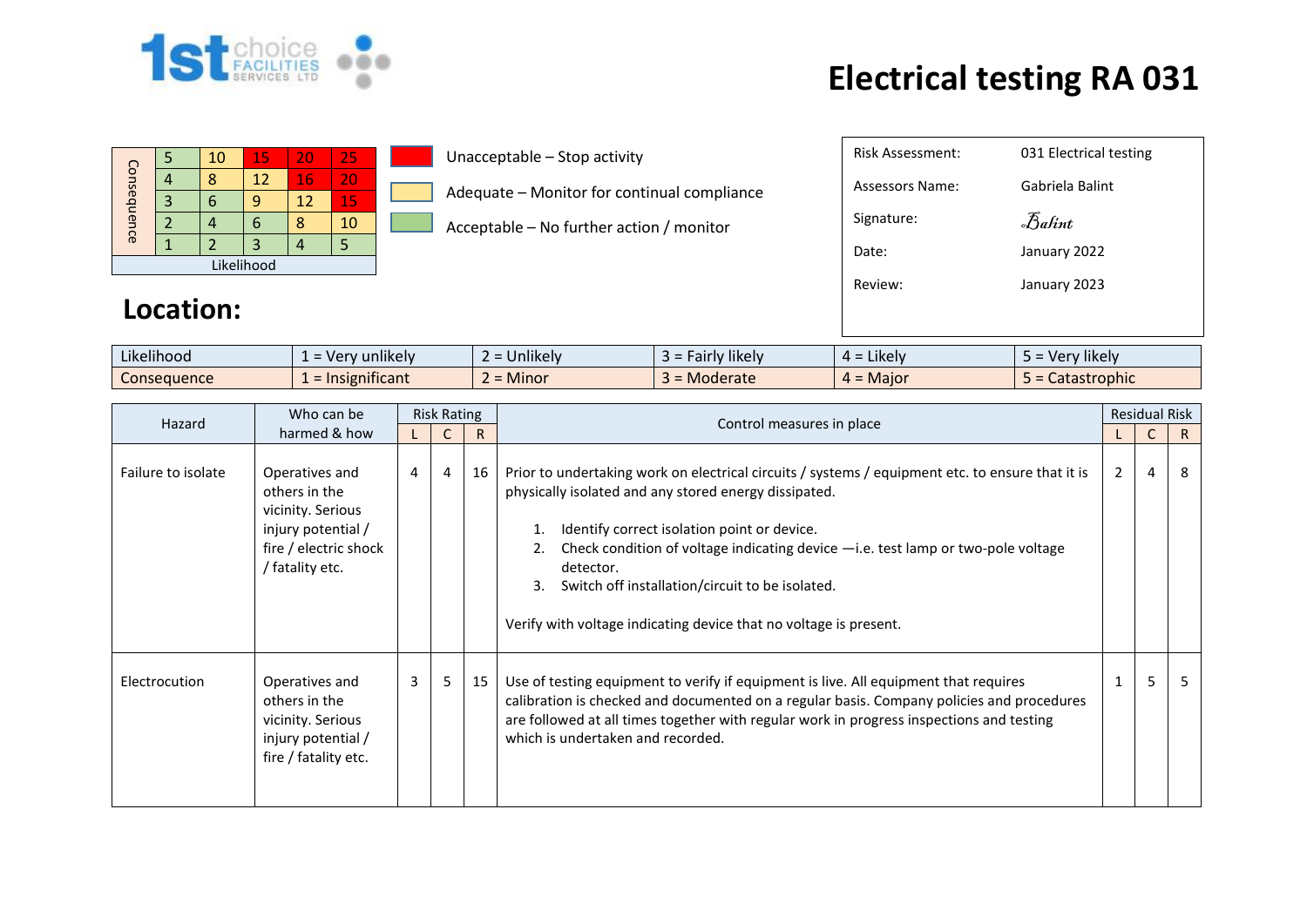## **Electrical testing RA 031**



| Fire                           | Operatives and<br>others e.g. property<br>owners / users /<br>other trades etc.<br>Serious injury<br>potential / fatality<br>etc. through<br>asphyxiation, burns<br>etc. | 4 | 5  | 20 | Work only undertaken by competent persons who are aware of the dangers posed by<br>overloading circuits.<br>Fire procedures / controls in place<br>Prior to undertaking work on electrical circuits / systems / equipment etc. to ensure that it is<br>physically isolated and any stored energy dissipated.<br>Operatives to undertake a visual inspection wiring to check for cracked or damaged cabling.<br>Any damage or concern to be reported to line manager.<br>Exposed wires to be terminated to prevent accidental contact. | $\overline{2}$ | 5 | 10 |
|--------------------------------|--------------------------------------------------------------------------------------------------------------------------------------------------------------------------|---|----|----|---------------------------------------------------------------------------------------------------------------------------------------------------------------------------------------------------------------------------------------------------------------------------------------------------------------------------------------------------------------------------------------------------------------------------------------------------------------------------------------------------------------------------------------|----------------|---|----|
| Defective wiring               | Operatives and<br>others e.g. property<br>owners / users /<br>other trades etc.<br>Serious injury<br>potential / fire /<br>fatality etc.                                 | 3 | 5. | 15 | All electrical testing is undertaken by competent electricians or if being trained, supervised<br>by a competent person. All electrical testing is planned in advance and documented. Regular<br>work in progress inspections and testing is undertaken and recorded. All defective wiring etc.<br>will be isolated if deemed too dangerous to leave in operation.                                                                                                                                                                    | $\mathbf{1}$   | 5 | 5  |
| Damaged plant and<br>equipment | Persons using plant<br>and equipment.<br>Serious injury<br>potential through<br>contact with<br>electricity.                                                             | 3 | 4  | 12 | All plant and equipment is inspected prior to use and at regular intervals in line with<br>company procedures. Any defective equipment is removed from service and placed in<br>quarantine for repair or replacement.                                                                                                                                                                                                                                                                                                                 | 1              | 4 | 4  |